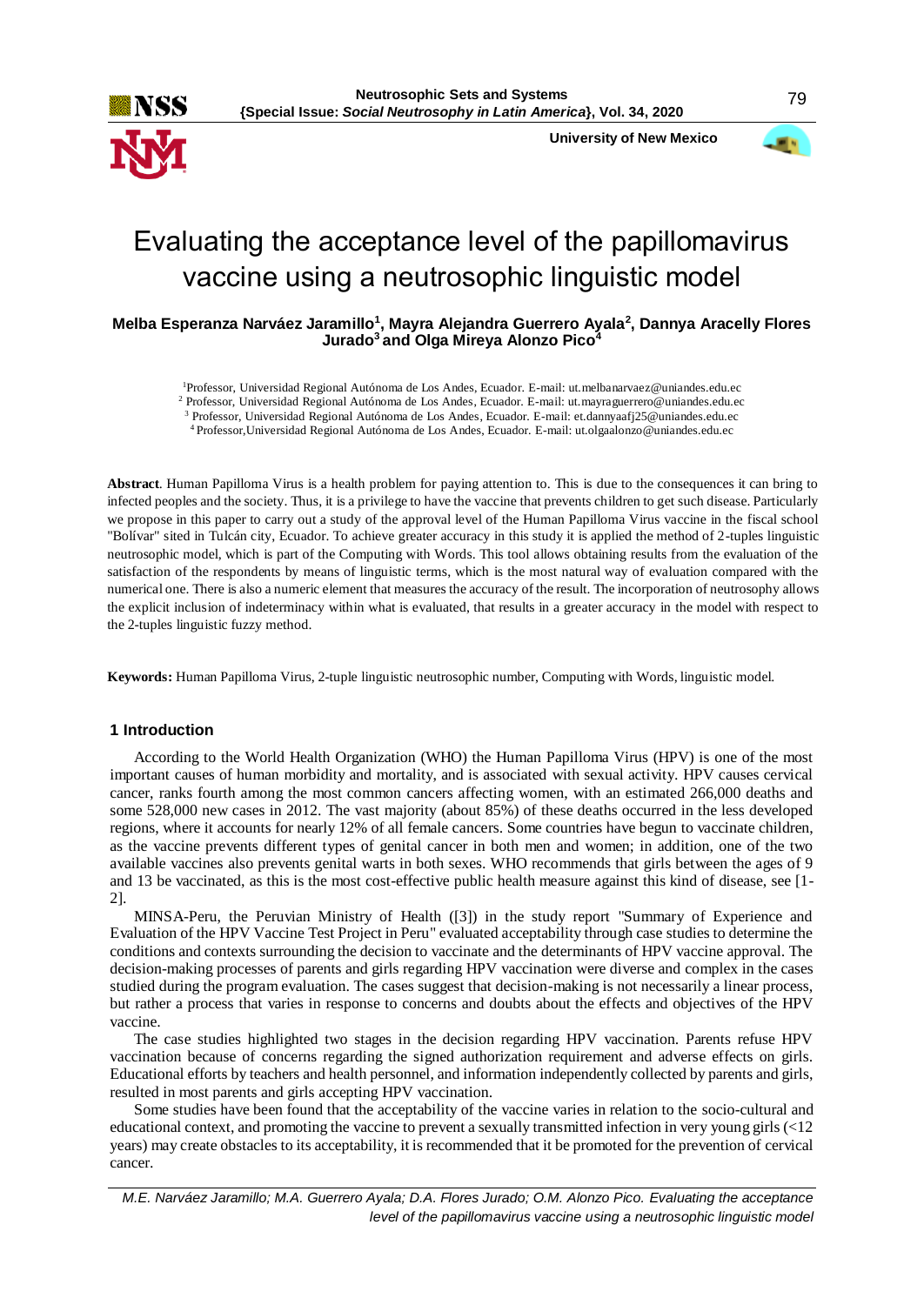The purpose of this investigation is to identify the level of approval of the HPV vaccine by the parents of girls between 9 and 11 years old in the fiscal school "Bolívar" of the Tulcán city in Ecuador, and to generate information that will contribute to orient actions to achieve a greater coverage of vaccination and to protect through immunization a greater population against this disease and consequently to contribute to improve the conditions of health of the population.

This paper deal with decision support models based on neutrosophy ([4-6]), providing linguistic results that are easily interpretable. To this end, it is proposed that information be represented with linguistic values and operated on a 2-tuples linguistic model [7-10]. Thus, the mental models obtained are closer to the way of thinking of decision-makers.

Computing with words (CWW) is a methodology that permits a computation and reasoning process using words belonging to the language instead of numbers. This methodology allows creating and enriching decision models in which vague and imprecise information is represented by linguistic variables using words belonging to a natural language instead of numbers, see [11-15].

These processes have been carried out in fuzzy decision making using different models:

Semantic Model: operations are performed using fuzzy or fuzzy arithmetic.

Symbolic Model: the operations are carried out on the indexes of the linguistic labels.

Model based on the linguistic 2-tuple: it operates in a domain of linguistic expression, treating it as a continuous universe, gaining precision in the results. The use of the model based on 2-tuples has made possible to tackle Decision Making problems defined in complex contexts that the classical models could not, due to their limitations.

A classic statistical method could be used to determine the degree of acceptance of this vaccine, however, the final result would be given in the form of the percentage of respondents who give a specific answer to each question. Although this method is the most widely used for conducting surveys, it lacks the interpretability of the linguistic scale. Statistics can be very suitable for health specialists, who must finally interpret the results so that educators express it to the students in the form of linguistic terms, which is a more effective way of explaining this health situation.

On the other hand, Neutrosophic Statistics is a generalization of classical statistics ([16-18]), where for example the distributions that depend on numerical parameters are replaced by interval of parameters, the population or sample sizes are considered in an indeterminate interval, and so on. However, this generalization also lacks of interpretability.

Other concepts that combine statistics in decision-making in the neutrosophic environment are probability multi-valued neutrosophic sets (PMVNSs) ([19]), which are designed to solve problems of Multi-criteria group decision-making, where multi-valued neutrosophic sets ([20]) are combined with multi-criteria decision methods, as in [19]. In [21] the Frank operator is studied to solve problems of Multi-criteria group decision-making from Normal Neutrosophic Sets, where the three membership functions of neutrosophic sets correspond to functions of normal distribution, which provide to it statistical properties.

In [22] measures on the Probabilistic Neutrosophic Hesitant Fuzzy Sets are studied, which reduce unnecessary evaluation processes in decision-making.

Other concepts are based on linguistic calculations, especially those which use the Linguistic Neutrosophic Numbers ([23, 24]).

With the proposed method, linguistic interpretation is carried out directly and automatically. Another advantage that can be highlighted is the possibility of converting this method into a standard method for carrying out this type of study, which can be automated by means of friendly software, where only linguistic terms are entered as data and linguistic conclusions are also obtained.

This method is more accurate in two ways. In one sense the processed 2-tuples contain both, a linguistic term and a numerical value that reflects the accuracy of this linguistic term, this advantage is inherited from the original fuzzy method. On the other hand, the neutrosophic 2-tuples overcome the fuzzy ones in that not only one linguistic term, but three are taken into account, which makes the reached conclusion more accurate.

This paper have the following structure, section 2 contains the concepts and definitions essential to understand the results of this research. Section 3 presents the results obtained in the research. The last section is devoted to conclusions.

## **2 Basic Concepts**

This section explains the main concepts related to 2-tuples linguistic models.

The 2-tuple linguistic representation model allows computation processes with words without loss of information, based on the concept of symbolic translation.

Let  $S = \{s_0, s_1, ..., s_g\}$  be a set of linguistic terms and  $\beta \in [0, g]$  a value in the granularity interval of S.

**Definition 1.** ([7-9]) The Symbolic Translation of a linguistic terms<sub>i</sub> is a number valued in the interval  $[-0.5, 0.5]$ 0.5) which expresses the difference of information between a quantity of information expressed by the value  $\beta \epsilon$ [0,g], obtained in a symbolic operation and the nearest integer value,  $i \in \{0, ..., g\}$  which indicates the index of the

*M.E. Narváez Jaramillo; M.A. Guerrero Ayala; D.A. Flores Jurado; O.M. Alonzo Pico. Evaluating the acceptance level of the papillomavirus vaccine using a neutrosophic linguistic mode*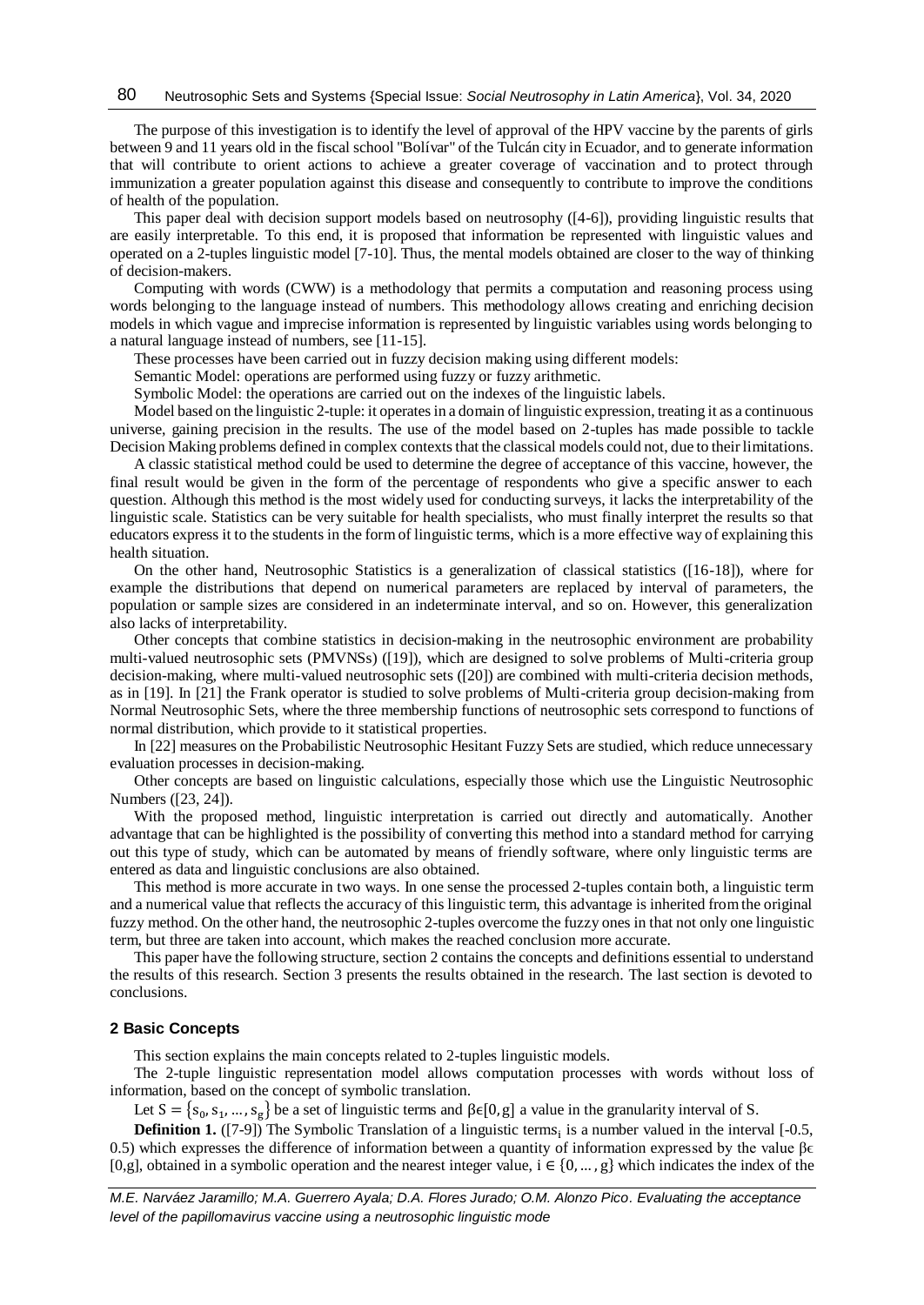nearest linguistic label  $(s_i)$  in S.

Based on this concept, a new model for the representation of linguistic information was developed, which makes use of a pair of values or 2-tuples. This representation model defines a set of functions that facilitate operations on 2-tuples.

**Definition 2.** ([7-9]) Let  $S = \{s_0, s_1, ..., s_g\}$  be a set of linguistic terms and β $\epsilon[0, g]$  a value that represents the result of a symbolic operation, then the linguistic 2-tuple that expresses the information equivalent to β, is obtained using the following function:

$$
\Delta: [0, g] \rightarrow S \times [-0.5, 0.5)
$$

 $\Delta(\beta) = (s_i, \alpha)$ ,  $\alpha$ ) (1) Where  $s_i$  is such that  $i = round(\beta)$  and  $\alpha = \beta - i$ ,  $\alpha \in [-0.5, 0.5)$  and "round" is the usual rounding operator,  $s_i$  is the index label closest to  $\beta$  and  $\alpha$  is the value of the symbolic translation.

It should be noted that  $\Delta^{-1}$ :  $(S) \rightarrow [0, g]$  is defined as  $\Delta^{-1}(S_i, \alpha) = i + \alpha$ . Thus, a linguistic 2-tuple  $\langle S \rangle$  is identified with its numeric value in [0,g].

In [10] the concept of 2-Tuple Linguistic Neutrosophic Number (2TLNN) is proposed to solve problems based on Single-Valued Neutrosophic Sets and 2-tuples linguistic sets (2TLSs).

A 2TLNN is defined as follows [10]:

Suppose that  $S = \{s_0, ..., s_g\}$  is a 2TLSs with odd cardinality t+1. It is defined for  $(s_T, a)$ ,  $(s_I, b)$ ,  $(s_F, c) \in L$ and a, b, c  $\in [0, t]$ , where  $(s_T, a)$ ,  $(s_I, b)$ ,  $(s_F, c) \in L$  independently express the degree of truthfulness, indeterminacy, and falsehood by 2TLSs, then 2TLNN is defined as follows:

$$
l_j = \left\{ (s_{T_j}, a), (s_{I_j}, b), (s_{F_j}, c) \right\}
$$
 (2)

Where  $0 \leq \Delta^{-1}(s_{T_j}, a) \leq t, 0 \leq \Delta^{-1}(s_{I_j}, b) \leq t, 0 \leq \Delta^{-1}(s_{F_j}, c) \leq t$ , and  $0 \leq \Delta^{-1}(s_{T_j}, a) + \Delta^{-1}(s_{I_j}, b) +$  $\Delta^{-1}(s_{F_j}, c) \leq 3t$ .

The scoring and accuracy functions allow us to rank 2TLNN [10].

Letl<sub>1</sub> = {(s<sub>T<sub>1</sub></sub>, a), (s<sub>I<sub>1</sub></sub>, b), (s<sub>F<sub>1</sub></sub>, c)}be a 2TLNN in L, the scoring and accuracy functions in l<sub>1</sub>are defined as follows, respectively:

$$
S(1_1) = \Delta \left\{ \frac{2t + \Delta^{-1} (s_{T_1}, a) - \Delta^{-1} (s_{I_1}, b) - \Delta^{-1} (s_{F_1}, c)}{3}, \Delta^{-1} (S(1_1)) \in [0, t] \right\}
$$
\n
$$
H(1_1) = \Delta \left\{ \frac{t + \Delta^{-1} (s_{T_1}, a) - \Delta^{-1} (s_{F_1}, c)}{2}, \Delta^{-1} (H(1_1)) \in [0, t] \right\}
$$
\n
$$
(4)
$$

**Definition 3.**Given a 2TLNN,  $I_j = \langle (s_{T_j}, a_j), (s_{I_j}, b_j), (s_{F_j}, c_j) \rangle$   $(j = 1, 2, ..., n)$  with vector of weights  $w_i =$  $(w_1, w_2, ..., w_n)$ <sup>T</sup> which satisfies the conditions  $w_i \in [0, 1]$  and  $\sum_{i=1}^n w_i = 1$ , then the following two aggregation operators are defined, which are the Linguistic Neutrosophic Number-weighted arithmetic averaging (LNNWAA) and the Linguistic Neutrosophic Number-weighted geometric averaging (LNNWGA), respectively, [25]:

$$
LNNWAA(I_1, I_2, ..., I_n) = \sum_{j=1}^{n} w_j I_j = \langle s_{t-t \prod_{j=1}^{n} (1 - \frac{T_j}{t})}^{w_j, S} \prod_{j=1}^{n} (\frac{I_j}{t})^{w_j, S} \prod_{j=1}^{n} (\frac{F_j}{t})^{w_j}
$$
\n
$$
LNNWGA(I_1, I_2, ..., I_n) = \prod_{j=1}^{n} I_j^{w_j} = \langle s_{t \prod_{j=1}^{n} (\frac{T_j}{t})}^{w_j, S} \prod_{t-t \prod_{j=1}^{n} (1 - \frac{F_j}{t})}^{w_j, S} \prod_{t-t \prod_{j=1}^{n} (\frac{F_j}{t})^{w_j}} \rangle
$$
\n(6)

Decision-making is a discipline that has been approached from different perspectives, from the most classical such as philosophy, statistics, mathematics and economics, to the most recent ones such as artificial intelligence. The solution to a decision-making problem consists in the following steps:

- Defining the problem of decision making.
- Analyze the problem and identify the solution alternatives:  $X = \{x_1, x_2, ..., x_n\}$  (n  $\geq$ 2).
- Establish the evaluation criteria.
- Select experts.
- Evaluate alternatives.
- Sort and select the best alternative.
- Implement and follow up.

When the number of criteria satisfies  $C = \{c_1, c_2, ..., c_m\}$  (m  $\geq 2$ ), it is considered a multi-criteria decisionmaking problem. When the number of experts is such that  $K = \{k_1, k_1, ..., k_n\}$  (n $\geq 2$ ) it is considered a group decision problem.

In this paper we propose a method to measure the acceptance of the papilloma virus vaccine. This is basically a multicriteria decision making solution to process linguistically the responses of the interviewed. In the following we describe what are the steps forming the proposed method.

*M.E. Narváez Jaramillo; M.A. Guerrero Ayala; D.A. Flores Jurado; O.M. Alonzo Pico. Evaluating the acceptance level of the papillomavirus vaccine using a neutrosophic linguistic model*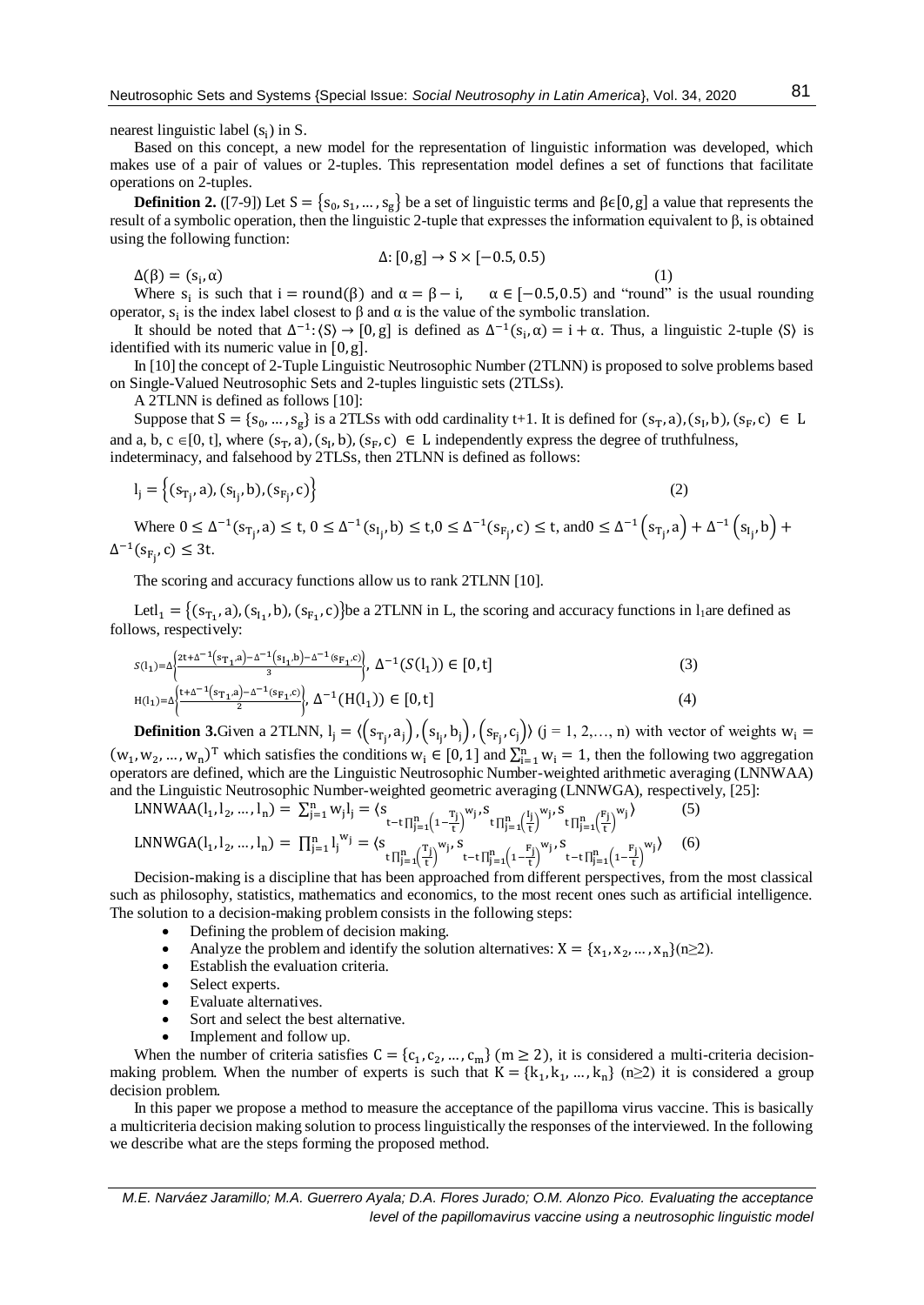**Step 1.** The respondents will be selected to conduct the assessment of their satisfaction with respect to the human papilloma virus vaccine. They are denoted by:  $K = \{k_1, k_1, ..., k_n\}$  (n  $\geq 2$ ). It is recommendable they are selected statistically, were a random sampling is used.

**Step 2.** Specify the scale of linguistic terms that will be used for evaluation. Every scale depends on the kind of answer. It is important that the set of possible answers have an odd cardinality, and we recommend including an indeterminate response, like "I don't know", "I don't care" or "Indifference". Specifically, here we propose the following questionnaire and linguistic scales:

Q1: Do you know about HPV infection?

Measured with the linguistic scale  $S_1 = \{s_{10} = "Nothing", s_{11} = "Very little", s_{12} = "Little", s_{13} = "More or$ less",  $s_{14}$  = "Much"}.

Q2: Do you know what the HPV vaccine protects against?

Measured with the linguistic scale  $S_2 = \{s_{20} = \text{``Nothing''}, s_{21} = \text{``Very little''}, s_{22} = \text{``Little''}, s_{23} = \text{``More or}$ less",  $s_{24}$  = "Very much"}.

• Q<sub>3</sub>: Do you know if HPV is related to cervical cancer?

Measured with the linguistic scale  $S_3 = \{s_{30} = "No", s_{31} = "Not sure", s_{42} = "Yes"\}$ .

 $\bullet$   $\quad$  Q<sub>4</sub>: Education level of the interviewed

Measured with the linguistic scale  $S_4 = \{s_{40} = "Low", s_{41} = "Middle", s_{42} = "High"}\}.$ 

Q5: Do you authorize the administration of the HPV vaccine to your daughter or tutored?

Measured with the linguistic scale  $S_5 = \{s_{50} = "No", s_{51} = "Not sure", s_{52} = "Yes"\}$ .

**Step 3.** Aggregate the result for each criterion and all respondents, using Equation 7 with weights allotted equal to 1/n. This weight could vary if the sample is partitioned and some interviewed responses are considered more important than the others, nevertheless, in this research we judge everybody have the same weight.

 $(7)$ 

 $\text{WAO}(\mathbf{l}_1, \mathbf{l}_2, ..., \mathbf{l}_n) = \langle s_{\sum_{j=1}^n w_j T_j}, s_{\sum_{j=1}^n w_j I_j}, s_{\sum_{j=1}^n w_j F_j} \rangle$ 

This operator corresponds to the arithmetic mean ([7]). We used WAO instead of LNNWAA or LNNWGA, because this is associated with the statistic mean, taking into account we are calculating the result of review of a random sampling.

**Step 4.** Either the scoring or the accuracy functions are applied to evaluate the results, obtaining a unique 2tuple value.

# **3 Results**

This section summarizes the results of applying the survey to the parents of girls respect to the approval level of the HPV vaccine. We substituted the classical statistical analysis by a decision making approach where a linguistic terms scale is used.

With this investigation we prefer obtaining linguistic results from linguistic input values rather than numeric ones because natural language is more effective to express person's opinions. Additionally, neutrosophy permits more accurate calculations.

The questionnaire was applied to the parents of girls in the fiscal school "Bolívar" according to the details given in Table 1.

| Respondent | Quantity | Percent |
|------------|----------|---------|
| Mother     | 70       | 81      |
| Father     | 12       | 14      |
| Others     |          | 5       |
| Total      | 86       | 100     |

**Table 1:** Respondents to the questionnaire.

The questionnaire to measure the criteria is the following:

Let us note that second indexes of every  $S_i$  elements are those used for calculation. We asked for the truthfulness, indeterminacy, and falseness of the answers in form of linguistic terms.

The final results are summarized in Tables 2-6.

| Linguistic term | for the first<br>component | Number of answers Number of<br>answers for the<br>second component component | Number of answers<br>for the third |
|-----------------|----------------------------|------------------------------------------------------------------------------|------------------------------------|
| S <sub>10</sub> | 62                         |                                                                              |                                    |
| <b>S11</b>      |                            | 60                                                                           |                                    |
| <b>S</b> 12     |                            | 12                                                                           |                                    |
| <b>S13</b>      |                            |                                                                              |                                    |

*M.E. Narváez Jaramillo; M.A. Guerrero Ayala; D.A. Flores Jurado; O.M. Alonzo Pico. Evaluating the acceptance level of the papillomavirus vaccine using a neutrosophic linguistic mode*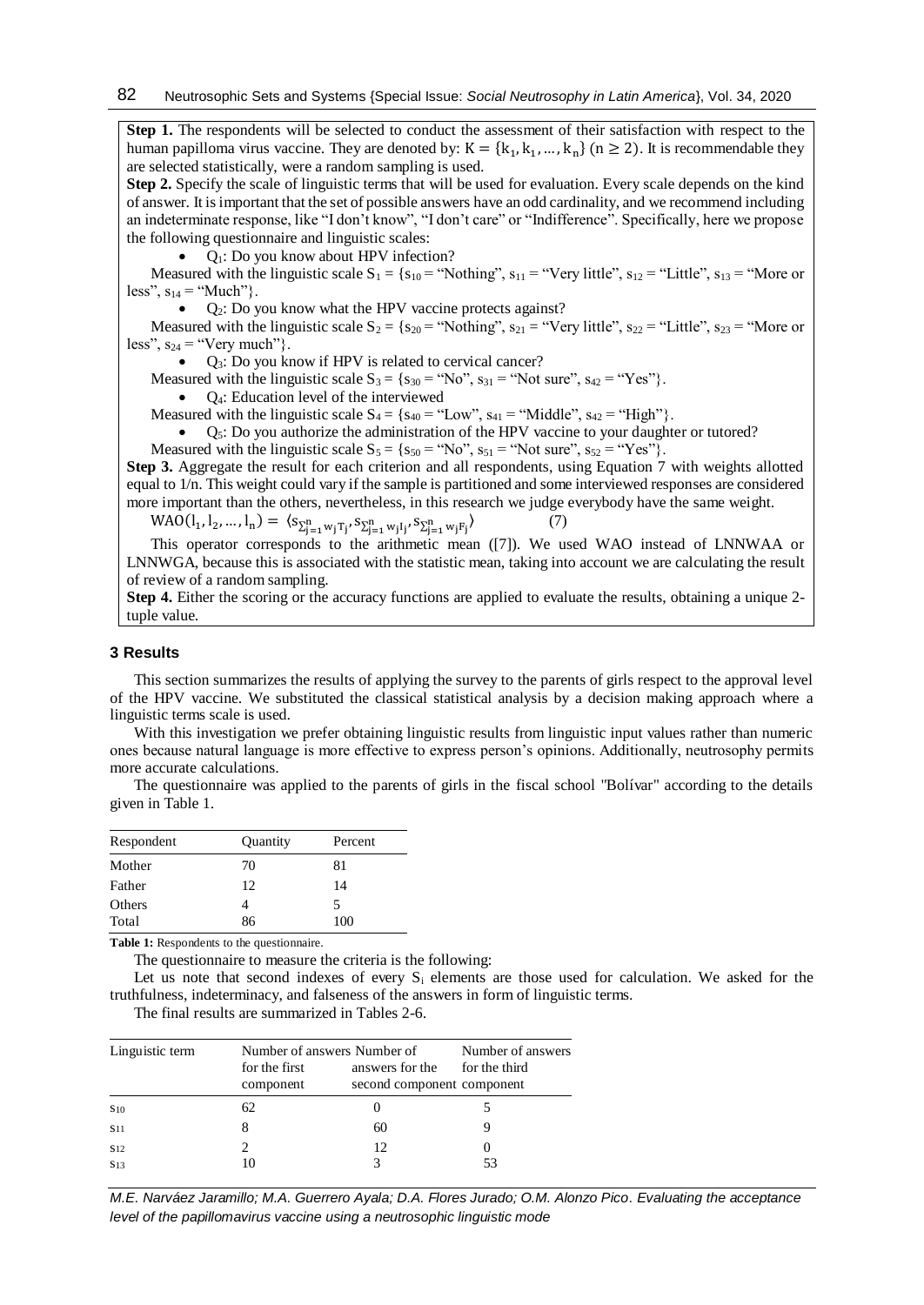| S <sub>14</sub> |                                                            |                                                                                            | 19                |
|-----------------|------------------------------------------------------------|--------------------------------------------------------------------------------------------|-------------------|
|                 | <b>Table 2:</b> Responses to the questionnaire for $Q_1$ . |                                                                                            |                   |
| Linguistic term | for the first<br>component                                 | Number of answers Number of<br>answers for the for the third<br>second component component | Number of answers |
| S <sub>20</sub> | 72                                                         |                                                                                            |                   |
| S <sub>21</sub> |                                                            | 72                                                                                         |                   |
| <b>S22</b>      | 0                                                          |                                                                                            |                   |
| S <sub>23</sub> | 10                                                         |                                                                                            | 72                |
| S <sub>24</sub> |                                                            | 10                                                                                         |                   |

Table 3: Responses to the questionnaire for  $Q_2$ .

| Linguistic term | Number of answers Number of<br>for the first | answers for the            | Number of answers<br>for the third |
|-----------------|----------------------------------------------|----------------------------|------------------------------------|
|                 | component                                    | second component component |                                    |
| S <sub>30</sub> | 68                                           |                            | 18                                 |
| S31             |                                              |                            |                                    |
| S <sub>22</sub> |                                              |                            |                                    |

Table 4: Responses to the questionnaire for  $Q_3$ .

|                 | Linguistic term Number of individuals Percent |    |
|-----------------|-----------------------------------------------|----|
| <b>S40</b>      | 36                                            | 42 |
| S <sub>41</sub> | 42                                            | 49 |
| S <sub>42</sub> |                                               |    |

**Table 5:** Responses to the questionnaire for Q4.

| Linguistic term | Number of answers for Number of<br>the first component | answers for the<br>second component component | Number of answers<br>for the third |
|-----------------|--------------------------------------------------------|-----------------------------------------------|------------------------------------|
| S <sub>30</sub> | 74                                                     |                                               |                                    |
| S31             |                                                        |                                               |                                    |
| S <sub>22</sub> |                                                        |                                               | 76                                 |

Table 6: Responses to the questionnaire for  $Q_5$ .

Table 7 summarizes the result to aggregate the person's opinions for questions 1, 2, 3, and 5, using formula 75.

| <b>Ouestion</b> | Aggregated 2 -tuples<br>corresponding to the first<br>component | Aggregated 2-tuples<br>corresponding to the second<br>component | Aggregated 2 –tuples<br>corresponding to the third<br>component |
|-----------------|-----------------------------------------------------------------|-----------------------------------------------------------------|-----------------------------------------------------------------|
| $Q_1$           | $(s_{11}, -0.32558)$                                            | $(s_{12}, -0.40698)$                                            | $(s_{13}, -0.16279)$                                            |
| Q <sub>2</sub>  | $(s_{21}, -0.46512)$                                            | $(s_{21}, 0.44186)$                                             | $(s_{23}, -0.36047)$                                            |
| Q <sub>3</sub>  | $(s_{30}, 0.11111)$                                             | $\overline{\phantom{0}}$                                        | $(s_{32}, -0.41860)$                                            |
| Q <sub>5</sub>  | $(s_{50}, 0.24419)$                                             | $(s_{52}, -0.25581)$                                            | $(s_{52}, -0.23256)$                                            |

**Table 7:** Results of aggregating opinion's for questions 1, 2, 3, and 5.

Let us remark that in the proposed method, the arithmetic mean is used as an aggregation operator ([7]), which is an unbiased statistic used in classical statistics. In this investigation, a survey is carried out on 100% of the population of parents or guardians of the Fiscal Educational Unit "Bolívar" of the city of Tulcán, therefore it is sufficient to process the data within the descriptive statistics. For this reason, the arithmetic mean is used as the linguistic aggregation operator, instead of the LNNWAA and LNNWGA ([25]).

Table 8 contains the results for applying formula 3 to the components obtained in  $Q_1$ ,  $Q_2$ , and  $Q_5$ , whereas formula 4 is applied to  $Q_3$ . The last column contains the name of the linguistic terms associated with the symbols on the left.

*M.E. Narváez Jaramillo; M.A. Guerrero Ayala; D.A. Flores Jurado; O.M. Alonzo Pico. Evaluating the acceptance level of the papillomavirus vaccine using a neutrosophic linguistic model*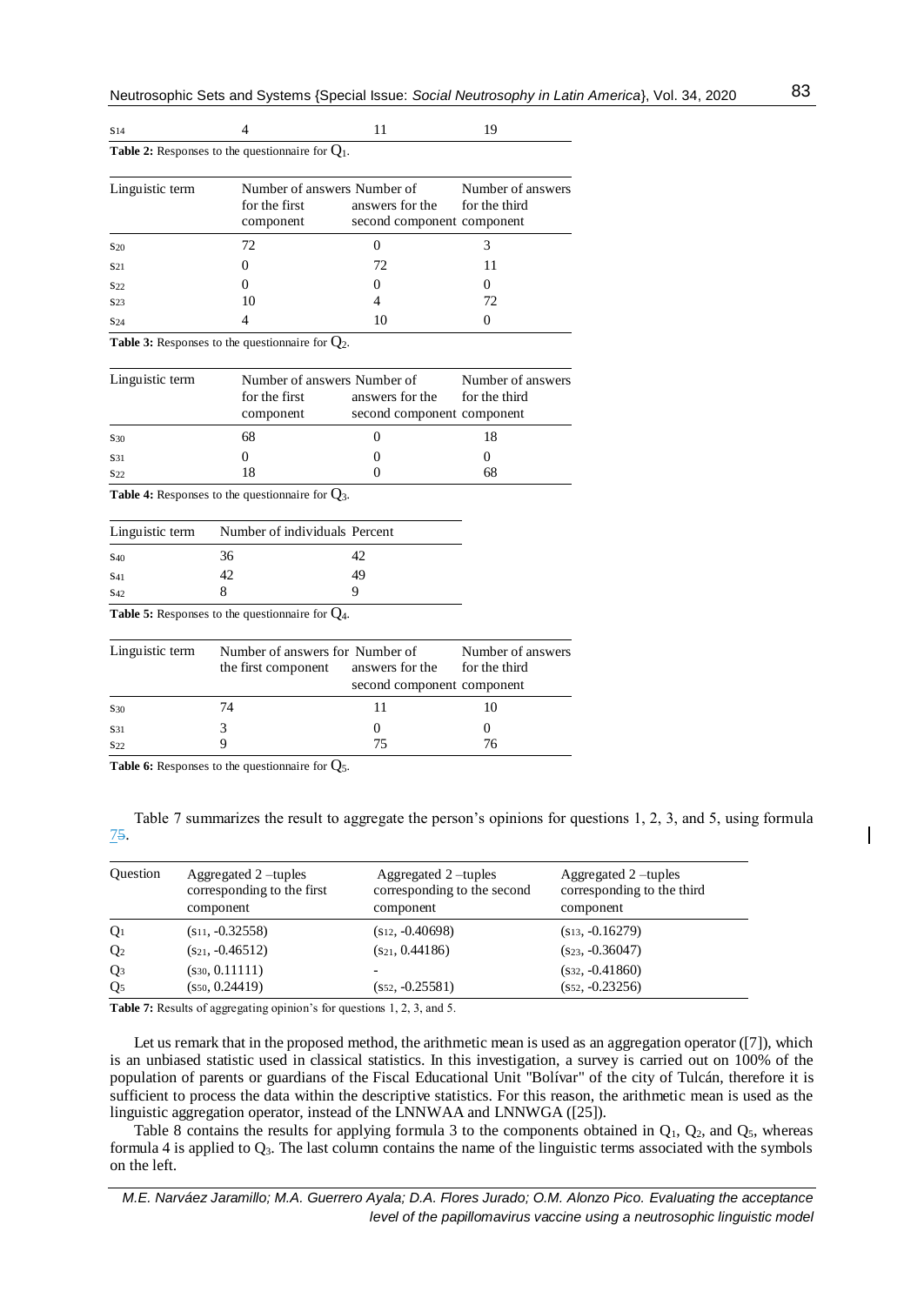| <b>Ouestion</b> | or accuracy function | Results of applying the score function Linguistic term |
|-----------------|----------------------|--------------------------------------------------------|
| Q <sub>1</sub>  | $(s_{11}, 0.41473)$  | "Very Little"                                          |
| Q <sub>2</sub>  | $(s_{21}, 0.15116)$  | "Very Little"                                          |
| $Q_3$           | $(s_{30}, -0.15676)$ | " $No$ "                                               |
| Q <sub>5</sub>  | $(s_{50}, 0.24419)$  | " $N_0$ "                                              |

**Table 8:** Results for applying the score function in Questions 1, 2, 3, and 5.

Thus, the majority of the inquired persons are mothers, they know very little about HPV infection, know very little what the HPV vaccine protects against, do not know if HPV is related to cervical cancer, the educational level is low or medium, and do not authorize the administration of the HPV vaccine to their daughters.

### **Conclusion**

This paper was dedicated to study the evaluation of the parents and tutors' opinions about the use of the HPV vaccine to girls in the fiscal school "Bolívar" of the city of Tulcán in Ecuador. We used the 2-tuple linguistic neutrosophic model, hence, the input and output of the survey is evaluated on scales based on linguistic terms. Five questions were asked to 86 parents or tutors, most of them mothers. We can conclude that the results are negative, in general the parents and tutors consider not appropriate to vaccinate their girls, they do not know many important aspects of the HPV disease, and few of them have a high educational degree. We recommend increasing the educational work by the health personnel and teachers, [26, 27]. In future works we will take into account other operators described in the literature to carry out this type of study. However, with the proposed method, the main problem at hand was solved, which has a humanitarian and educational nature.

#### **References**

- [1] Pandhi, D. and Sonthalia, S. (2011). Human papilloma virus vaccines: Current scenario. *Indian Journal of sexually transmitted diseases, 32*(2), 75-85.
- [2] Stanley, M. (2015). Human Papilloma Virus Vaccines. In *Medicines For Women* (pp. 271-289). Cham: Adis.
- [3] MINSA (2010) Summary of Experience and Evaluation of the HPV Vaccine Test Project in Peru (Resumen de la experiencia y evaluación del proyecto piloto de la vacuna contra el virus del papiloma humano en Perú)(In Spanish). Available in: [http://www.medicinasaludysociedad.com/site/images/stories/.](http://www.medicinasaludysociedad.com/site/images/stories/)
- [4] Smarandache, F. (2002). *Neutrosophy, a new Branch of Philosophy*: Infinite Study.
- [5] Smarandache, F. (2005). *A Unifying Field in Logics: Neutrosophic Logic. Neutrosophy, Neutrosophic Set, Neutrosophic Probability: Neutrsophic Logic. Neutrosophy, Neutrosophic Set, Neutrosophic Probability*: Infinite Study.
- [6] Leyva-Vázquez, M. and Smarandache, F. (2018). *Neutrosophy: new advances in the treatment of uncertainty (Neutrosofía: Nuevos avances en el tratamiento de la incertidumbre)(In Spanish)*. Brussels: Pons.
- [7] Herrera, F. and Martínez, L. (2000). A 2-tuple fuzzy linguistic representation model for computing with words. *IEEE Transactions on Fuzzy Systems, 8*, 746-752.
- [8] Herrera, F. and Martínez, L. (2000). An approach for combining linguistic and numerical information based on the 2-tuple fuzzy linguistic representation model in decision-making. *International Journal of Uncertainty, Fuzziness and Knowledge-Based Systems, 8*, 539-562.
- [9] Mata, F. (2006). *Models to Consensus Support Systems in problems of Group Decision Making defined in Multigranulars Linguistic Contexts (Modelos para Sistemas de Apoyo al Consenso en Problemas de Toma de Decisión en Grupo definidos en Contextos Lingüísticos Multigranulares)(In Spanish).*Doctoral Thesis, University of Jaen, Spain.
- [10] Wang, J., Wei, G., and Yu, W. (2018). Models for Green Supplier Selection with Some 2-Tuple Linguistic Neutrosophic Number Bonferroni Mean Operators. *Symmetry, 10*(5), 131.
- [11] Herrera, F., Alonso, S., Chiclana, F., and Herrera-Viedma, E. (2009). Computing with words in decision making: foundations, trends and prospects. *Fuzzy Optimization and Decision Making, 8*(4), 337-364.
- [12] Martinez, L., Ruan, D., and Herrera, F. (2010). Computing with words in decision support systems: an overview on models and applications. *International Journal of Computational Intelligence Systems, 3*(4), 382-395.
- [13] Rubin, S. H. (1999). Computing with words. *IEEE Transactions on Systems, Man, and Cybernetics, Part B (*Cybernetics*), 29*(4), 518-524.
- [14] Wang, P. P. (2001). *Computing with words*: John Wiley & Sons, Inc.
- [15] Zadeh, L. A. (1999). From computing with numbers to computing with words. From manipulation of measurements to manipulation of perceptions. *IEEE Transactions on circuits and systems I: fundamental theory and applications, 46*(1), 105-119.
- [16] Smarandache, F. (2014). *Introduction to Neutrosophic Statistics*. Craiova: Sitech & Education Publishing.
- [17] Aslam, M., and Albassam, M. (2019). Inspection Plan Based on the Process Capability Index Using the Neutrosophic

*M.E. Narváez Jaramillo; M.A. Guerrero Ayala; D.A. Flores Jurado; O.M. Alonzo Pico. Evaluating the acceptance level of the papillomavirus vaccine using a neutrosophic linguistic mode*